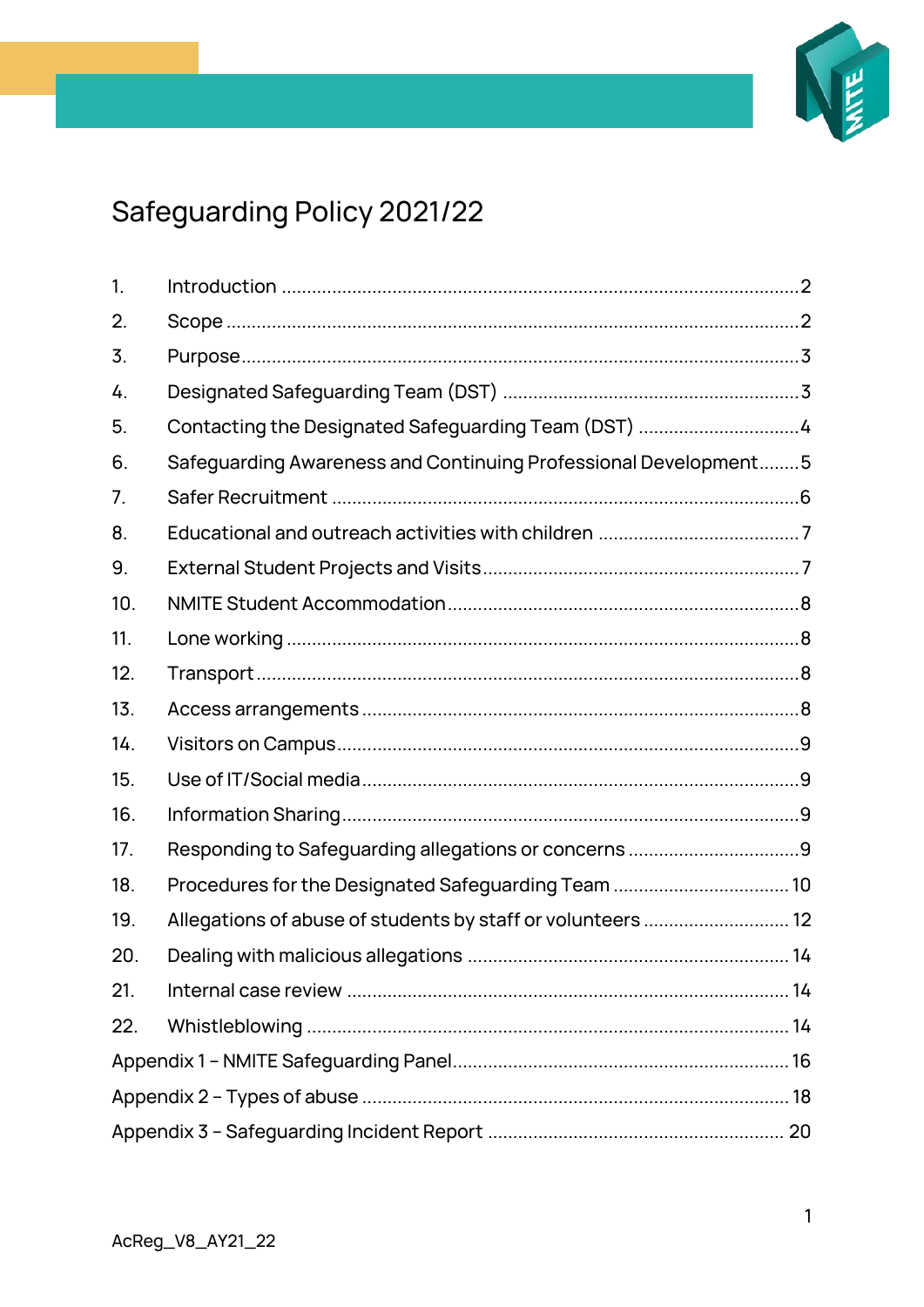

## <span id="page-1-0"></span>1. Introduction

- 1.1. The health, safety, and wellbeing of our NMITE community is of paramount importance and is everybody's responsibility to help keep all community members safe. There is no legislation in this area that is directed specifically at NMITE, but the main legislation considered is the Children Act 1989, the Safeguarding Vulnerable Groups Act 2006 as amended by the Protection of Freedoms Act 2012. In regard to the Safeguarding of vulnerable adults NMITE have also considered guidance given in the 2014 Care Act, in compliance with the Public Interest Disclosure Act (PIDA) 1998, the Employment Rights Act 1996 and the Enterprise and Regulatory Reform Act 2013.
- 1.2. This policy will be reviewed on an annual basis in accordance with NMITE's Policy Framework, or sooner if required to reflect changes to legislation or local safeguarding procedures.
- 1.3. In line with the Counter-Terrorism and Security Act 2015, NMITE recognises its responsibility within the Prevent Duty to be aware of and, where appropriate, act to ensure the safety of all students from radicalisation and extremism. NMITE is committed to ensuring safe recruitment and selection of students, staff, and volunteers.
- 1.4. NMITE is committed to working with other education providers, the Herefordshire Safeguarding Adults Board (HSAB) and their guidance, and other health and social care partnerships. NMITE's policies and procedures for safeguarding are aligned with the West Midlands Adult Safeguarding Policy and Procedures.
- 1.5 Please note: In the instance of an emergency situation which presents an immediate and/or ongoing risk of harm; a student or member of staff should always contact the Emergency Services on 999 to gain immediate assistance and then follow up reporting as detailed in Section 17 of this policy.

#### <span id="page-1-1"></span>2. Scope

- 2.1. All individuals, irrespective of age, disability, sex, racial heritage, religious belief, sexual orientation, or gender identity have the right to equal protection from all types of harm or abuse.
- 2.2. For the purpose of this policies the term 'student' refers to all members of the NMITE community studying within its education programme(s) and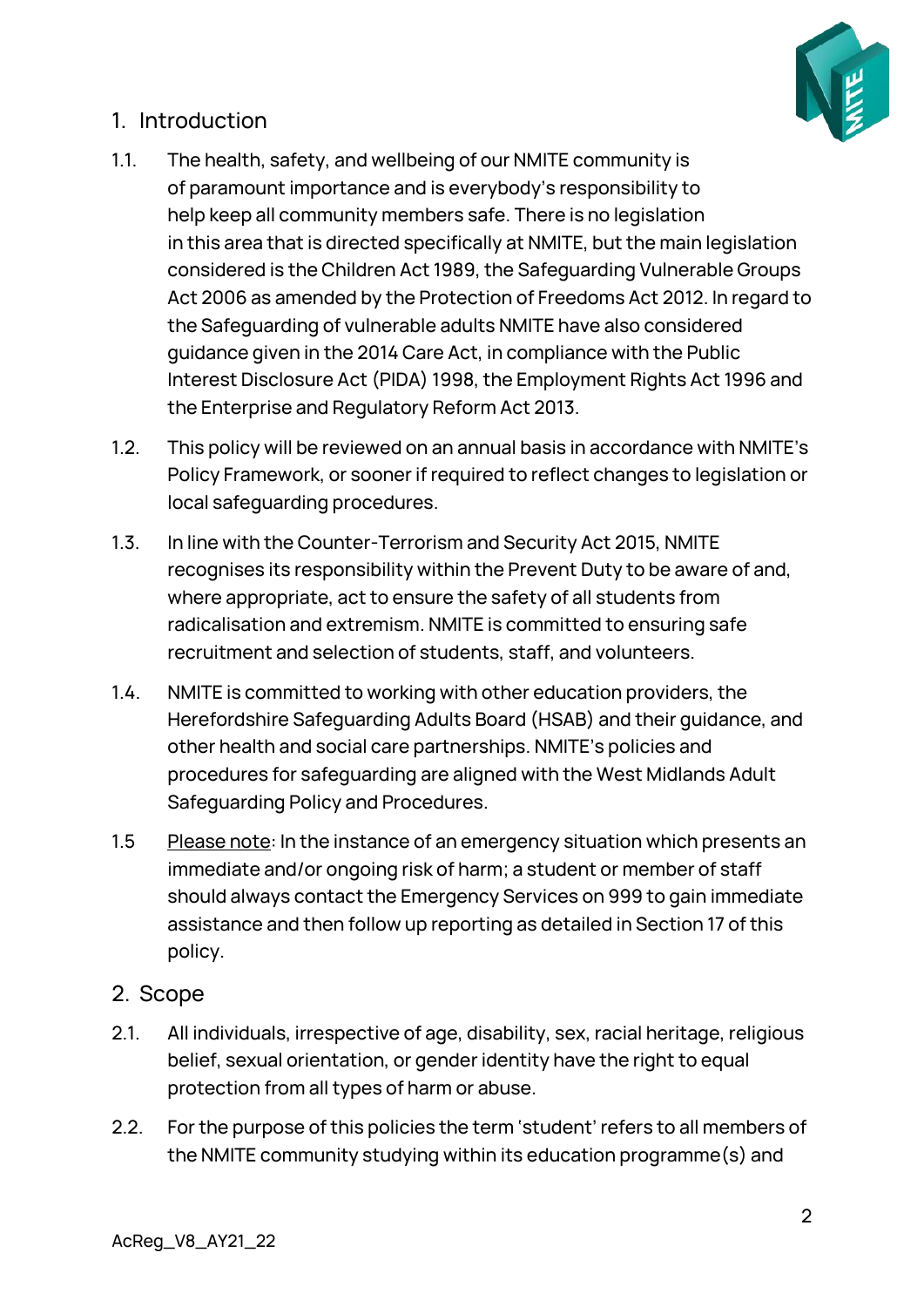

experiential learning through outreach activities and is inclusive of all young people and vulnerable adults.

- i. A vulnerable adult is someone who "is or may be in need of community care services by reason of disability, age or illness; and who is or may be unable to take care of him or herself, or unable to protect him or herself against significant harm or exploitation". This definition of an Adult covers all people over 18 years of age.
- ii. A student 'at risk' is one who is at risk of harm or exploitation relating to their physical, mental, psychological wellbeing or potential for being drawn into criminality.
- 2.3. As a start-up organisation, NMITE is not currently normally able to accept applications from under-18s due to staffing requirements; however, it will introduce a risk assessment process for students who are under eighteen at the start of their programme and adopt procedures in line with the Herefordshire Safeguarding Children Framework in advance of the arrival of any under-18s.

#### <span id="page-2-0"></span>3. Purpose

- 3.1. Our Safeguarding Policy sets out our commitment for keeping all members of our community safe and our procedures clearly state how safeguarding concerns should be reported. Through publishing this policy, providing information and training, all members of the community are enabled to promote safe practice and in so being create a supportive community that enables students to speak out.
- 3.2. To provide staff, students, and volunteers with guidance on procedures that must be followed to ensure safeguarding in relation to students, and/or in the event that they suspect a student may be experiencing, or be at risk of, harm.
- 3.3. Section 26 of the Counter-Terrorism and Security Act 2015 places a duty on NMITE to have a due regard to the need to prevent people from being drawn into terrorism. All safeguarding concerns relating to Prevent will be progressed in accordance with NMITE's Prevent Strategy and also reported to the [Safeguarding](#page-6-1) Panel – Appendix 1.
- <span id="page-2-1"></span>4. Designated Safeguarding Team (DST)
- 4.1. At NMITE the 'Designated Safeguarding Lead (DSL) is: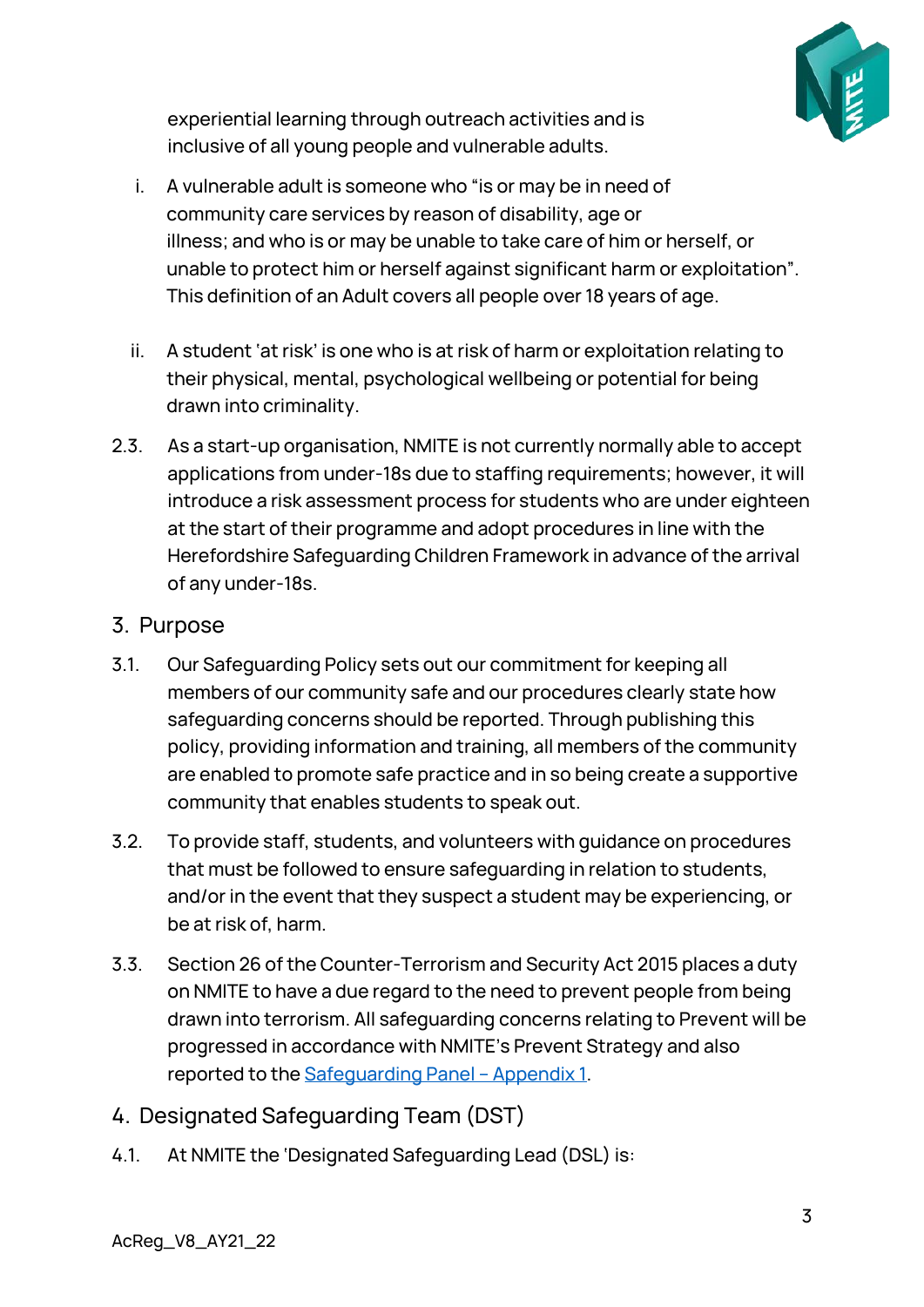

Samantha Lewis – HR Director (People and Culture)

Email: Samantha.lewis@nmite.ac.uk

Telephone: 01432 804534

Mobile: 07814 107626

- 4.2. The HR Director is a member of senior staff and holds management responsibility for Safeguarding arrangements at NMITE. This means that the DSL will:
	- i. Implement and promote this Policy,
	- ii. Ensure that the Policy is monitored and reviewed in accordance with changes in legislation and guidance on the protection of young people and vulnerable adults,
	- iii. Act as the main contact within NMITE for the protection of all students,
	- iv. Ensure effective implementation of the awareness and CPD requirements detailed within this policy,
	- v. Establish and maintain contact with social services and other relevant agencies on safeguarding issues on behalf of the organisation,
	- vi. Maintaining confidential records in line with GDPR of relevant cases and action taken.

In the absence of the DSL any member of the Designated Safeguarding Team (DST), known as Designated Safeguarding Officers (DSO) will hold this responsibility.

## <span id="page-3-0"></span>5. Contacting the Designated Safeguarding Team (DST)

5.1. In addition, members of the DST are based in the Student Support Services Office; please visit the Student Support Services office to speak to a member of staff face-to-face between the hours of 9:30am-4:30pm Monday-Friday. We are located at Blackfriars.

Alternatively, you can contact the DST by:

Telephone: 01432 804545

Out of hours: 01432 381380

Email[: studentsupport@nmite.ac.uk](mailto:studentsupport@nmite.ac.uk)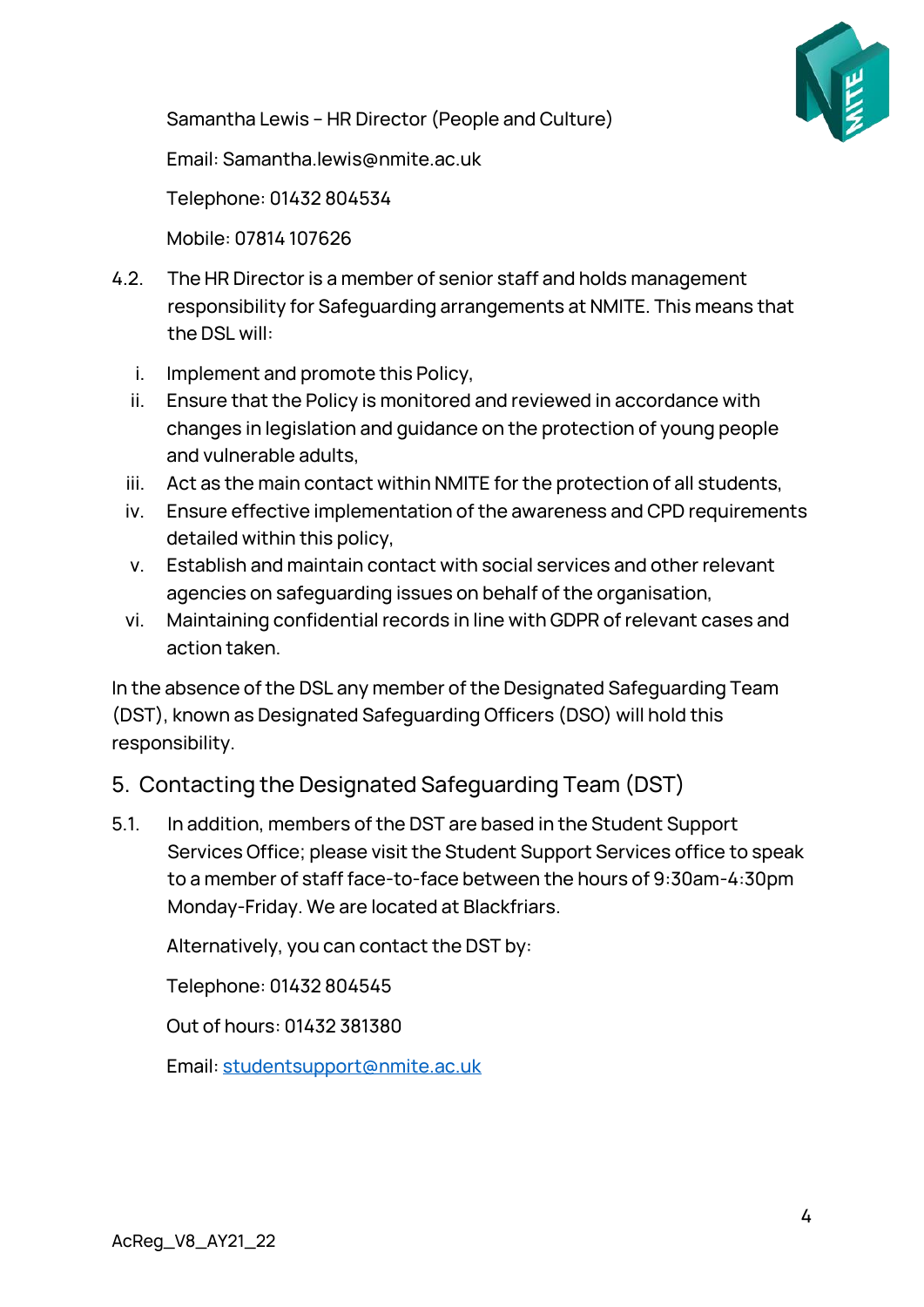

## <span id="page-4-0"></span>6. Safeguarding Awareness and Continuing Professional Development

- 6.1 The DSL and all members of the DST as well as members of the Safeguarding Panel and Incident Response Team attend Management of Safeguarding Training every two years. It is the DST responsibility to ensure that all awareness and CPD activity detailed below is implemented.
- 6.2 All new staff members receive a Safeguarding Induction within the first week of employment from a member of the DST. The induction includes ensuring new staff are aware of the identity of the DSL and DST and the requirement for staff to sign their understanding of their responsibilities within the policy and procedures.
- 6.3 The DST ensures that up to date information is displayed in prominent positions throughout the NMITE campus informing all students, staff, and volunteers of the procedures for reporting safeguarding allegations or concerns.
- 6.4 All staff are required to attend Safeguarding training in line with national and local standards at least once every three years. Training includes as a minimum, identification of [types of abuse](#page-17-0) - Appendix 2, risk factors and reporting procedures. New staff members who are student-facing must have attended this training at the next available scheduled delivery.
- 6.5 All new staff members are required to complete the Home Office online WRAP training within the first month of employment. Line managers will ensure an alternative method of delivery will be provided to staff that cannot access the online WRAP training.
- 6.6 All staff members are required to attend face to face approved Home Office WRAP training which will be delivered annually and will be attended by all staff.
- 6.7 Volunteers are required to attend a Safeguarding Induction from a DSO; volunteers who are student facing must also attend Safeguarding training in line with national and local standards at least once every three years.
- 6.8 All NMITE staff and students receive an annual mandatory Safeguarding update. Staff or students who are on long term absence leave will receive a briefing on their return to work or studies. Additional safeguarding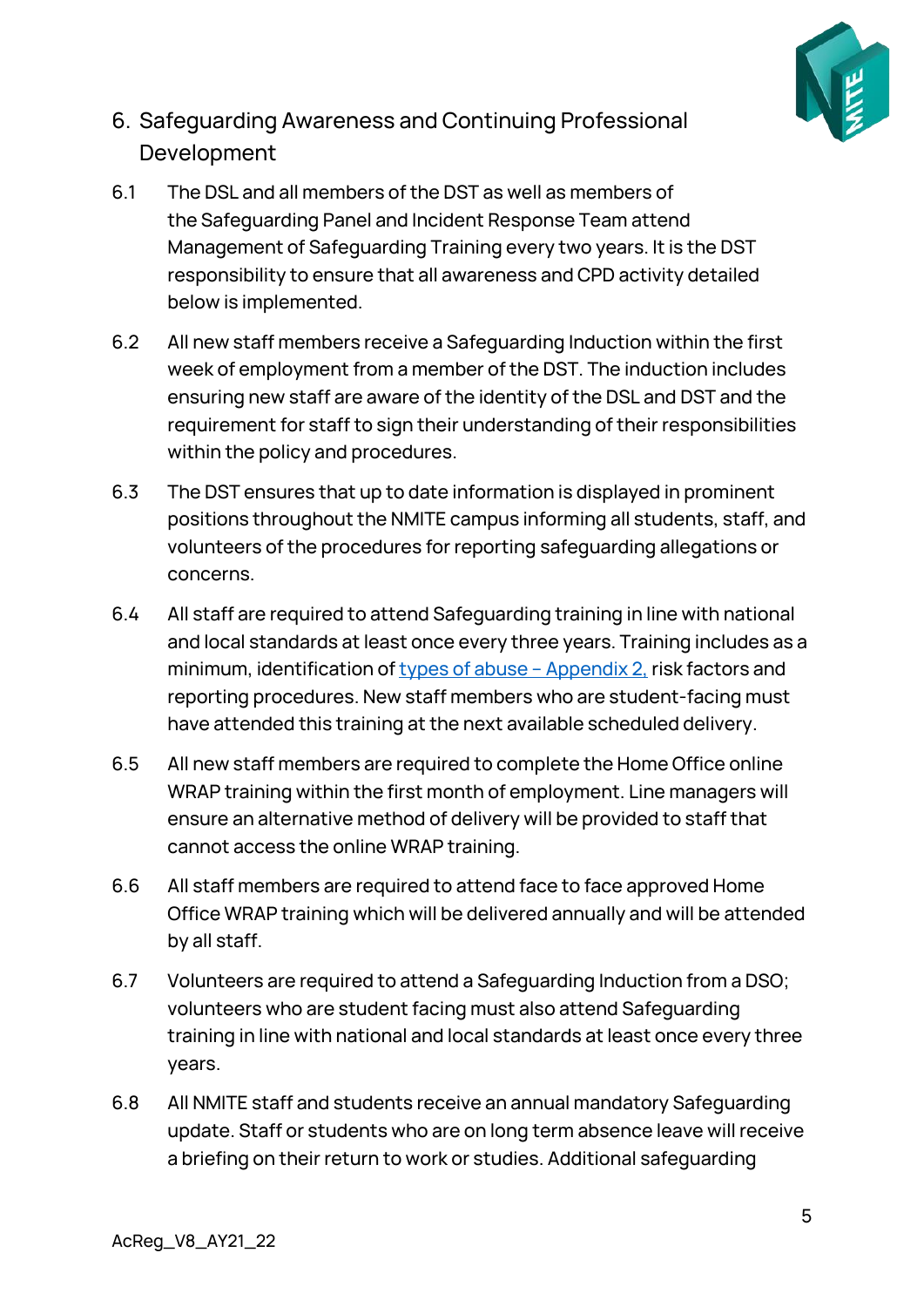

updates will be issued in line with changes to legislation, policy and/or procedure.

- 6.9 The Student Support Services Team advise new students of the Safeguarding Policy via the Student Handbook and as part of their induction.
- 6.10 A representative Safeguarding Panel, which includes student representation meets quarterly to ensure that safeguarding is embedded within all organisational activities. Members of the Safeguarding Panel are selected based on prior experience and expertise in safeguarding.
- 6.11 Members of the Safeguarding Panel are representatives on Local Authority and Education Safeguarding Committees; this ensures up to date practice and key locality risks and concerns are known and can be acted upon appropriately. Committees include:
	- Herefordshire Safeguarding Committee
	- Herefordshire PREVENT Steering Committee
	- Herefordshire College Safeguarding Committee
- 6.12 A member of the Safeguarding Panel will undertake a biannual Safeguarding audit to assure policy and procedure is embedded throughout the organisation and inform areas for improvement. The Safeguarding Panel will review findings and if required develop an action plan.
- 6.13 A Safeguarding Summit will be held biannually facilitated by an external consultant; to provide independent scrutiny of the Safeguarding policy and procedures and inform areas for improvement.

#### <span id="page-5-0"></span>7. Safer Recruitment

- 7.1 Offers of employment to all student-facing posts subject to a DBS check are conditional upon the individual meeting the required standard and failure to do so could result in an immediate withdrawal of the offer of employment.
- 7.2 Failure to disclose or the provision of a false statement of disclosure by a potential employee may result in disciplinary action with a potential sanction up to and including summary (instant) dismissal.
- 7.3 Staff are contractually obliged to notify the NMITE of any postemployment criminal convictions that may impact upon their future employment with NMITE. If the individual is found in breach of this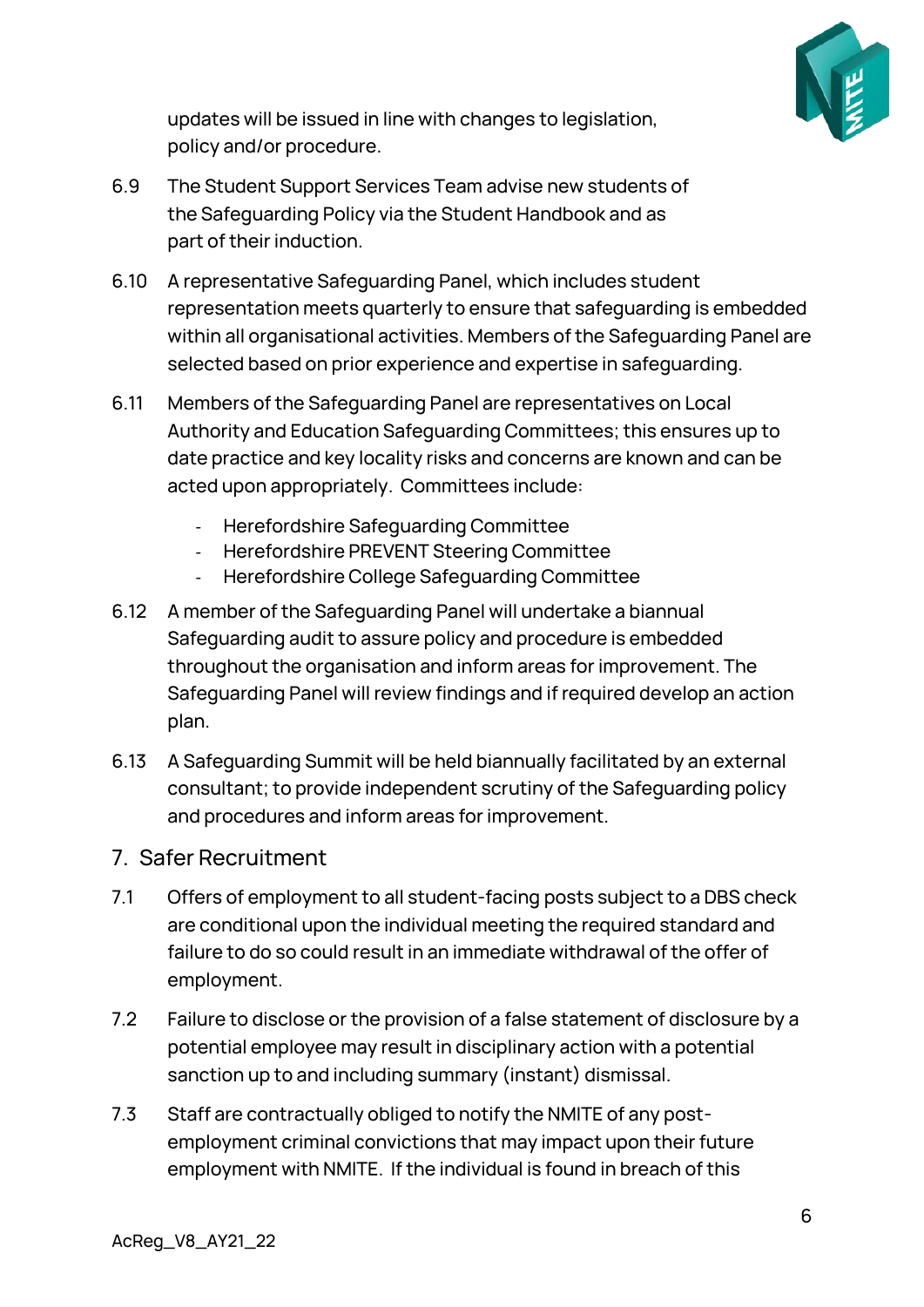

contractual obligation, then disciplinary action may be taken with a potential sanction up to and including summary dismissal.

- 7.4 In a case where the LADO (The Local Authority Designated Officer) or the Police provides information to NMITE in regard to a criminal conviction or a member of staff being on the barred list, actions will be taken in line with the Employee Disciplinary Policy.
- <span id="page-6-0"></span>8. Educational and outreach activities with children
- 8.1 The Ingenuity Studio Team is responsible for a range of activities aimed at raising aspirations of young people to engage them with engineering and higher education and working with prospective students. The majority of these activities involve working with young people under the age of 18 and take place at schools, FE colleges, careers and community events and shows. The Ingenuity Studio risk assessment has controls in place to address lone working and safeguarding. All staff working within the Ingenuity Studio will be provided with the risk assessment and expected to comply with the control measures.
- 8.2 All staff and volunteers working within the Ingenuity Studio and related activities have Enhanced DBS clearance prior to working unaccompanied in these environments. All academic staff also undertake the Enhanced DBS clearance process upon their arrival at NMITE.
- <span id="page-6-1"></span>9. External Student Projects and Visits
- 9.1 During their studies students will attend both escorted and unescorted visits to our external partner companies. Risk assessments will be undertaken for all of these visits. All partners involved in providing these opportunities receive the Partner and Guest Speaker Handbook.
- 9.2 The Partner and Guest Speaker Handbook contains information and guidance detailing the Partner organisations duty of care in regard to the Health, Safety and Welfare of students whilst on their premises.
- 9.3 Partners are provided with routes of referral and contact details for the NMITE Designated Safeguarding Lead, and the Prevent Officer should they have any concerns in regard to safeguarding or potential for radicalisation.
- 9.4 The Partner and Guest Speaker Handbook also contains information on the NMITE Student Support Services and contact details for the Head of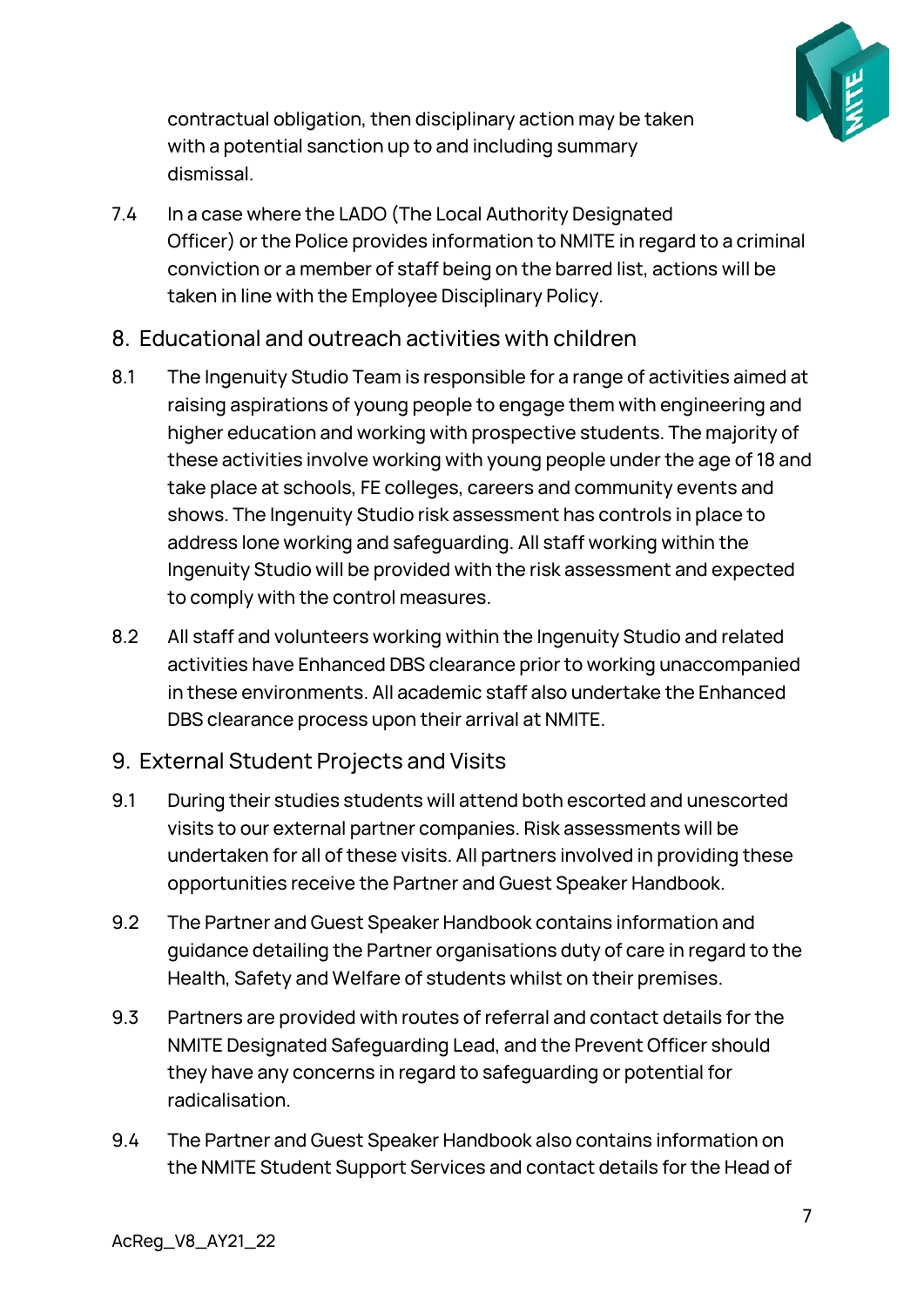

Student Experience should they have any welfare concerns about the student.

9.5 Students are provided with the Student Handbook for Visits, Challenges and Projects with Partners to clarify the responsibilities and expectation for this type of work.

#### <span id="page-7-0"></span>10. NMITE Student Accommodation

- 10.1 The safeguarding information for student accommodation will vary according to the site and location of each property and the associated management structures.
- 10.2 Students living in NMITE residential accommodation will be provided with the information and protocols specific to their own residence at the point of signing their accommodation contracts via e-mail or in their preferred format as part of their accommodation welcome pack.

#### <span id="page-7-1"></span>11. Lone working

11.1 Lone working is considered to be where a member staff or student carries out a work or study-related activity unaccompanied or without access to another person for assistance. It could include situations such as: working out of normal hours, working in an isolated location, one-to-one working, off campus activities or travel, driving vehicles or working from home alone. NMITE has in place Arrangements for Lone Working which is shared with staff and students during induction to the organisation.

#### <span id="page-7-2"></span>12.Transport

12.1 Staff should not transport students in their personal vehicles without permission from their Line Manager. In the rare circumstances that this may be authorised; the member of staff must have an Enhanced DBS; they must also have provided to HR a copy of their driving license and insurance documentation to prove they have cover for business use.

#### <span id="page-7-3"></span>13.Access arrangements

13.1 Student access to sites will require the use of student ID cards which must always be worn while on NMITE premises; students must not loan or give student ID cards to anyone else and they must notify Student Support Services immediately if they lose their ID card. studentsupport@nmite.ac.uk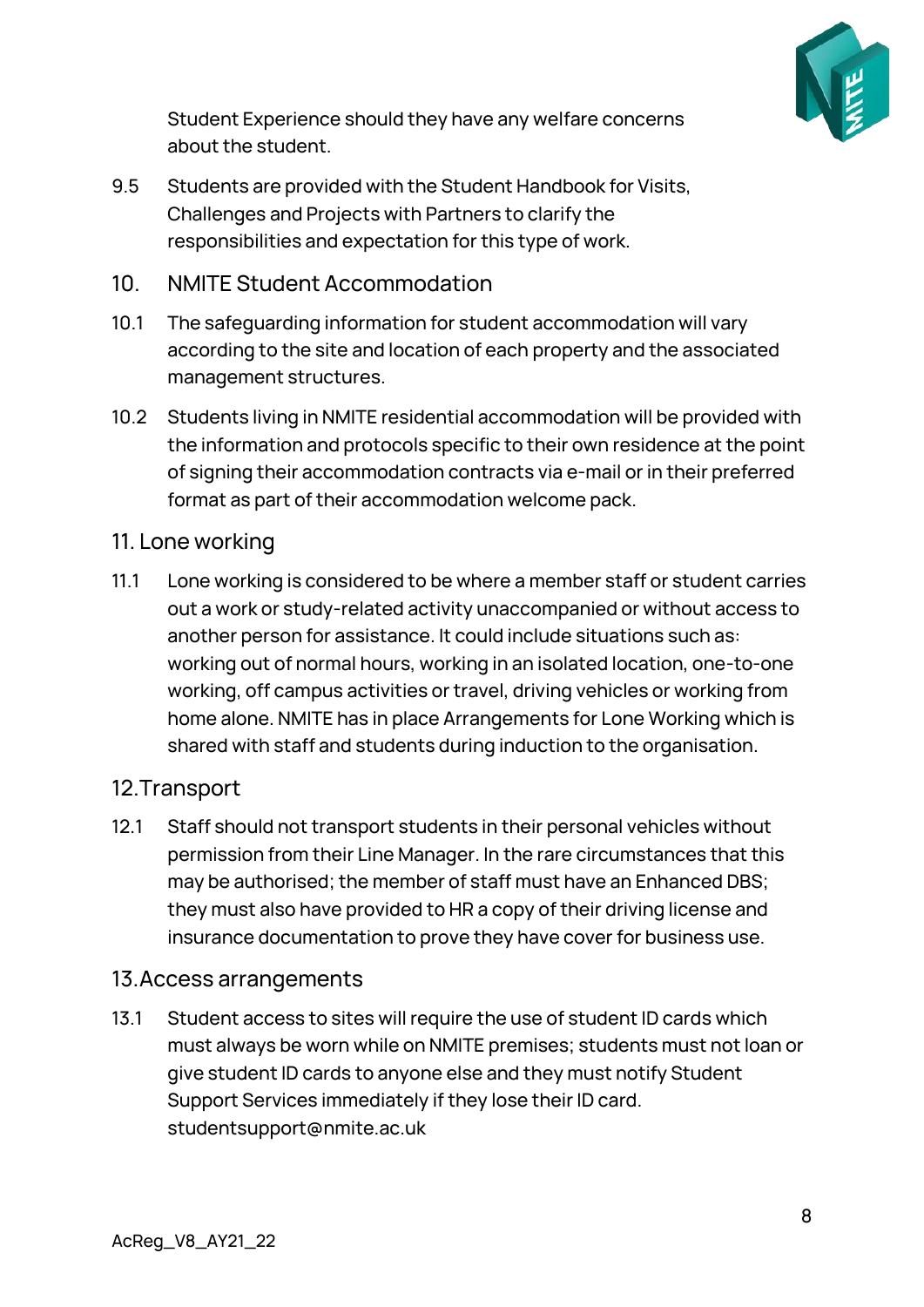

## <span id="page-8-0"></span>14.Visitors on Campus

14.1 Only authorised visitors will be allowed on NMITE premises. Authorised visitors must wear a visitor badge at all times while on NMITE premises. All guests must be and can only be signed in and out by a member of NMITE staff, not by a student (unless with prior written permission from a member of staff). They must be escorted by a member of NMITE staff while on NMITE premises. Further information for students is available in the Student Handbook.

#### <span id="page-8-1"></span>15.Use of IT/Social media

- 15.1 All NMITE students are made aware of the IT Acceptable Usage Policy, Data Protection Policy and Student Social Media Guidelines as part of Induction Week and attend a session focused on appropriate use of electronic communication equipment.
- <span id="page-8-2"></span>16. Information Sharing
- 16.1 Information sharing is an important element of ensuring effective safeguarding and promoting the welfare of young people and vulnerable adults. Relevant information will be shared with external agencies only in accordance with NMITE policies and procedures and legal compliance. The DST will always work to the Government guidance/legislation:

[https://www.gov.uk/government/publications/Safeguarding](https://www.gov.uk/government/publications/safeguarding-practitioners-informationsharing-advice)[practitioners-informationsharing-advice](https://www.gov.uk/government/publications/safeguarding-practitioners-informationsharing-advice)

and

[https://assets.publishing.service.gov.uk/government/uploads/system/u](https://assets.publishing.service.gov.uk/government/uploads/system/uploads/attachment_data/file/711097/guide-to-the-general-data-protection-regulation-gdpr-1-0.pdf) [ploads/attachment\\_data/file/711097/guide-to-the-general-data](https://assets.publishing.service.gov.uk/government/uploads/system/uploads/attachment_data/file/711097/guide-to-the-general-data-protection-regulation-gdpr-1-0.pdf)[protection-regulation-gdpr-1-0.pdf](https://assets.publishing.service.gov.uk/government/uploads/system/uploads/attachment_data/file/711097/guide-to-the-general-data-protection-regulation-gdpr-1-0.pdf)

16.2 Security of information sharing must always be considered and should be proportionate to the sensitivity of the information and the circumstances.

#### <span id="page-8-3"></span>17.Responding to Safeguarding allegations or concerns

If the allegation or suspicion is about a member of staff or a volunteer refer to the guidance in Section 19 of this policy.

17.1 Any member of staff or volunteer who is informed of any incident or strong suspicion of abuse of a student occurring during their studies at NMITE, or to a student whilst at home or in the community, must report the information the same day to a DSO. The DSL must be informed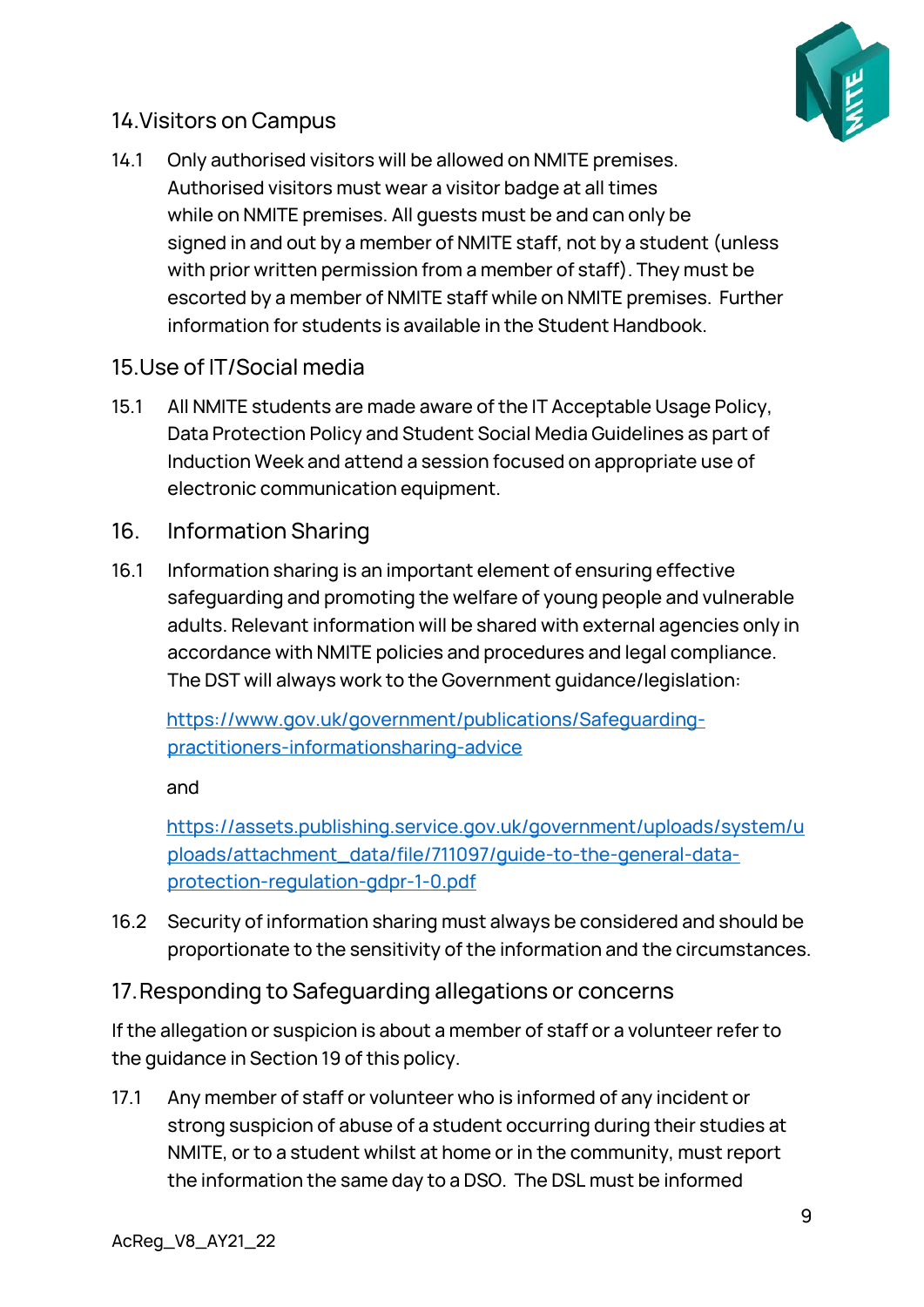

immediately and kept informed of all actions, decisions, and outcomes. tam.milner@nmite.ac.uk or 07581 174866.

- 17.2 No member of staff should seek to investigate reports of physical or sexual abuse themselves. Alleged victims, perpetrators, those reporting abuse and others involved should not be questioned by NMITE staff beyond the point at which it is clear that there is an allegation.
- 17.3 Staff must:
- i. Respond in a calm and neutral manner
- ii. Listen to what the student is saying,
- iii. Limit any questioning to the minimum necessary to seek clarification only,
- iv. Avoiding "leading" the student by making suggestions or asking questions that introduce their own ideas about what may have happened,
- v. Stop asking any more questions as soon as the student has disclosed that he or she believes that something abusive has happened to him or her, or to someone else.
- vi. With the knowledge of the student concerned (and, where appropriate, student consent) refer the matter immediately, with all relevant details, to a DSO.
- 17.4 Staff members must never give absolute guarantees of confidentiality to students or other staff members who wish to tell them something serious. However, they should guarantee that they will only pass on information to the minimum number of people who must be told in order to ensure that the appropriate action is taken. They should guarantee that they will not tell anyone who does not have a clear "need to know" and that confidentiality will be respected within the designated team.
- 17.5 The informing or disclosing student or staff member should be assured of safeguarding from any retaliation or unnecessary stress that might be feared after a disclosure of alleged abuse has been made.
- 17.6 NMITE recognise that dealing with safeguarding disclosures and/or allegations can be very upsetting for some individuals. Members of the DST are available to meet with staff to provide debrief and support, in addition to the range of staff support offered at NMITE.

#### <span id="page-9-0"></span>18.Procedures for the Designated Safeguarding Team

18.1 The DSL/DSO, on receiving an allegation or concern of a Safeguarding nature must: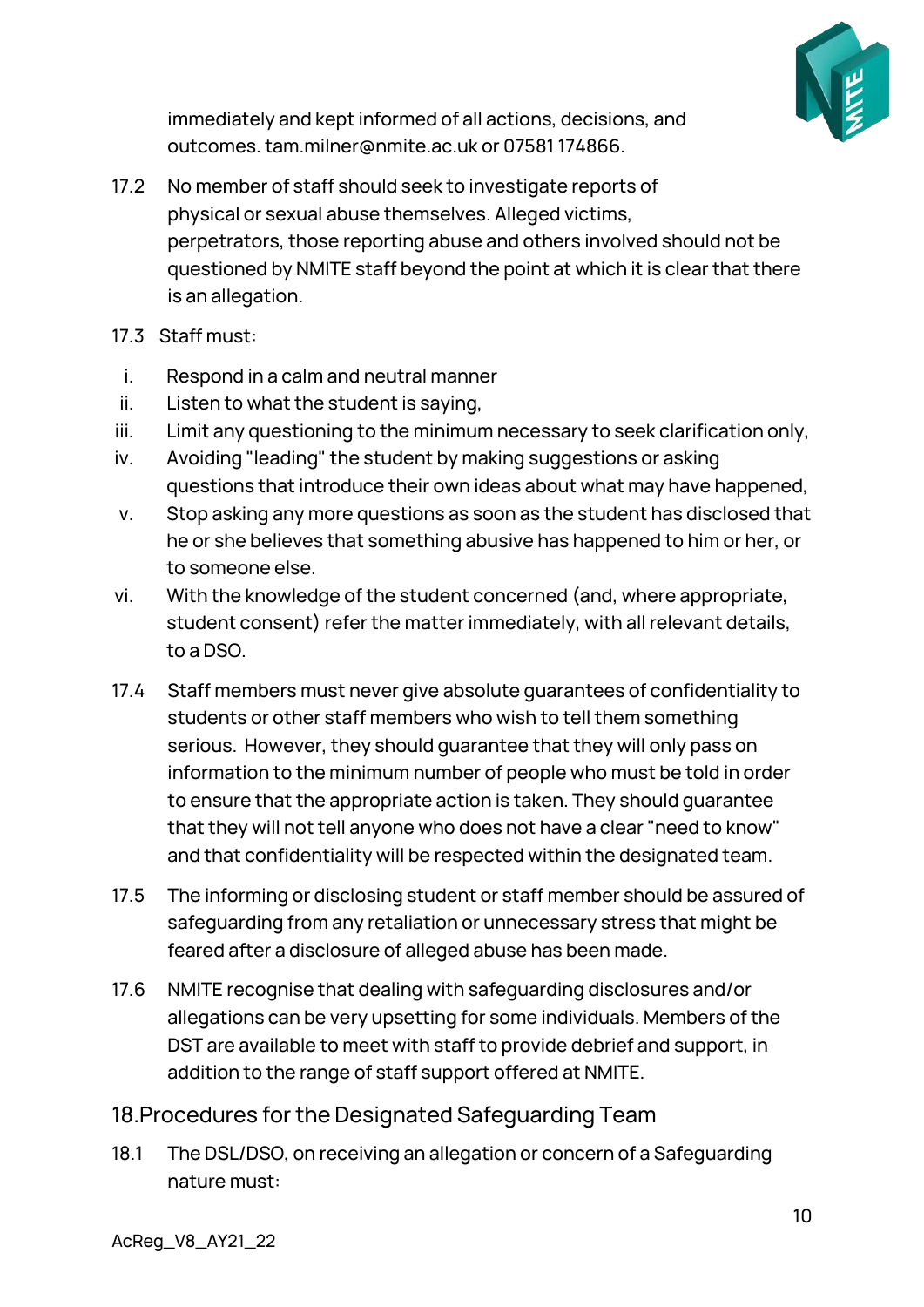

- i. Meet with the student and seek clarification of the report or disclosure.
- ii. Take any steps needed to protect any student involved from risk of immediate harm whilst remaining aware of the possibility of forensic evidence.
- iii. Ask the informing student what steps they would like taken to protect them now that they have made an allegation and assure them that NMITE will aim to follow their wishes.
- iv. Start a confidential  $Safeguarding Incident Report Appendix 3; this$  $Safeguarding Incident Report Appendix 3; this$  $Safeguarding Incident Report Appendix 3; this$ timeline of contact and actions will be maintained throughout the reported case.
- 18.2 For all students, if the nature of the allegation or disclosure is that there is potential that a crime has been committed, the DSL/DSO with relevant consent will either directly or support the student to report this to the Police immediately. The DSL/DSO will not investigate the allegation further.
- 18.3 If the student is considered a vulnerable adult, a Safeguarding Adults Concern Form (AP1), accessible to the DSL/DSO from HSAB, will be completed and the DSL/DSO will refer the matter without delay to the Safeguarding Adults Advice and Referral Team and the Police. In some circumstances an AP1 will be sent to Adult Social Care Team in the student's home area.
- 18.4 The Safeguarding Adults Advice and Referral Team is contactable on:

01432 260715 (weekdays 9am-5pm)

0330 123 9309 (after 5pm, weekends and public holidays)

Email: safeguarding@herefordshire.gov.uk

- 18.5 The DSL/DSO will follow the advice from the Police and/or Safeguarding Adult Advice and Referral Team on any necessary next steps in relation to:
	- i. informing a student's parents/guardians/carers
- ii. medical examination or treatment of the student
- iii. immediate safeguarding measures that may be needed for a student who has been the victim of abuse, a student who has given information about abuse, or a student about whom an allegation has been made
- iv. referral to other appropriate agencies, for example the Forced Marriages Unit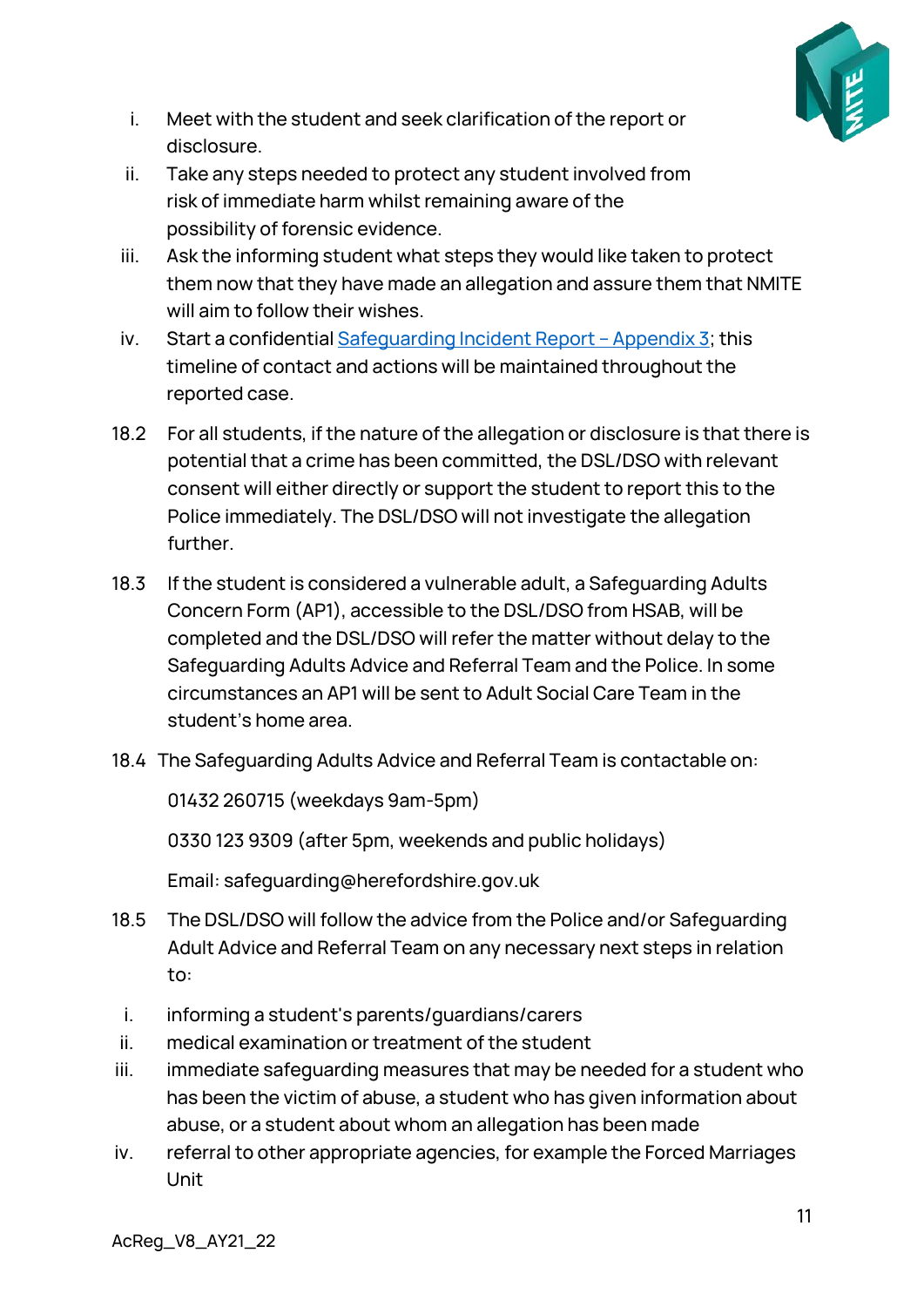

- 18.6 The DSL/DSO will inform the student and/or the person who made the initial allegation of what the next steps are to be, having been advised of these by the Police and/or Safeguarding Adult Advice and Referral Team.
- 18.7 The DSL/DSO will take any necessary steps for the longer-term safeguarding and support of each student who has made allegations of abuse, or is alleged to have suffered from abuse, taking his or her wishes into account which may include signpost for any student who has been the subject of abuse to relevant counselling and support agencies.
- 18.8 The DST will take any necessary steps in relation to a student who is alleged to have abused another, which may include appropriate measures of protecting and support.
- 18.9 The DST will ensure that the Police are aware if a student they wish to interview is considered a vulnerable adult and therefore would require an appropriate adult present and will ensure the cooperation by NMITE in any subsequent investigation by the Social Services, Police or other relevant agency.
- <span id="page-11-0"></span>19. Allegations of abuse of students by staff or volunteers
- 19.1 All allegations of abuse of students by staff or volunteers are taken seriously and treated in accordance with the local safeguarding procedures and national guidance. These procedures are used in respect of all cases in which it is alleged that a member of staff or a volunteer at NMITE has:
	- i. behaved in a way that has (or may have) harmed a student or students.
	- ii. possibly committed a criminal offence against or related to a student or students, or
	- iii. behaved towards a student or students in a way that indicates they are unsuitable to work with young people or vulnerable groups.
- 19.2 If member of staff has suspicions regarding the contact or conduct of another employee or individual engaged on NMITE business with a student, then at the earliest opportunity they should raise this with the DSL/DSO, who will immediately inform the HR Director.
- 19.3 In cases where the HR Director is the subject of the allegation the DSL/DSO receiving the allegation must pass on the allegation directly to the CEO.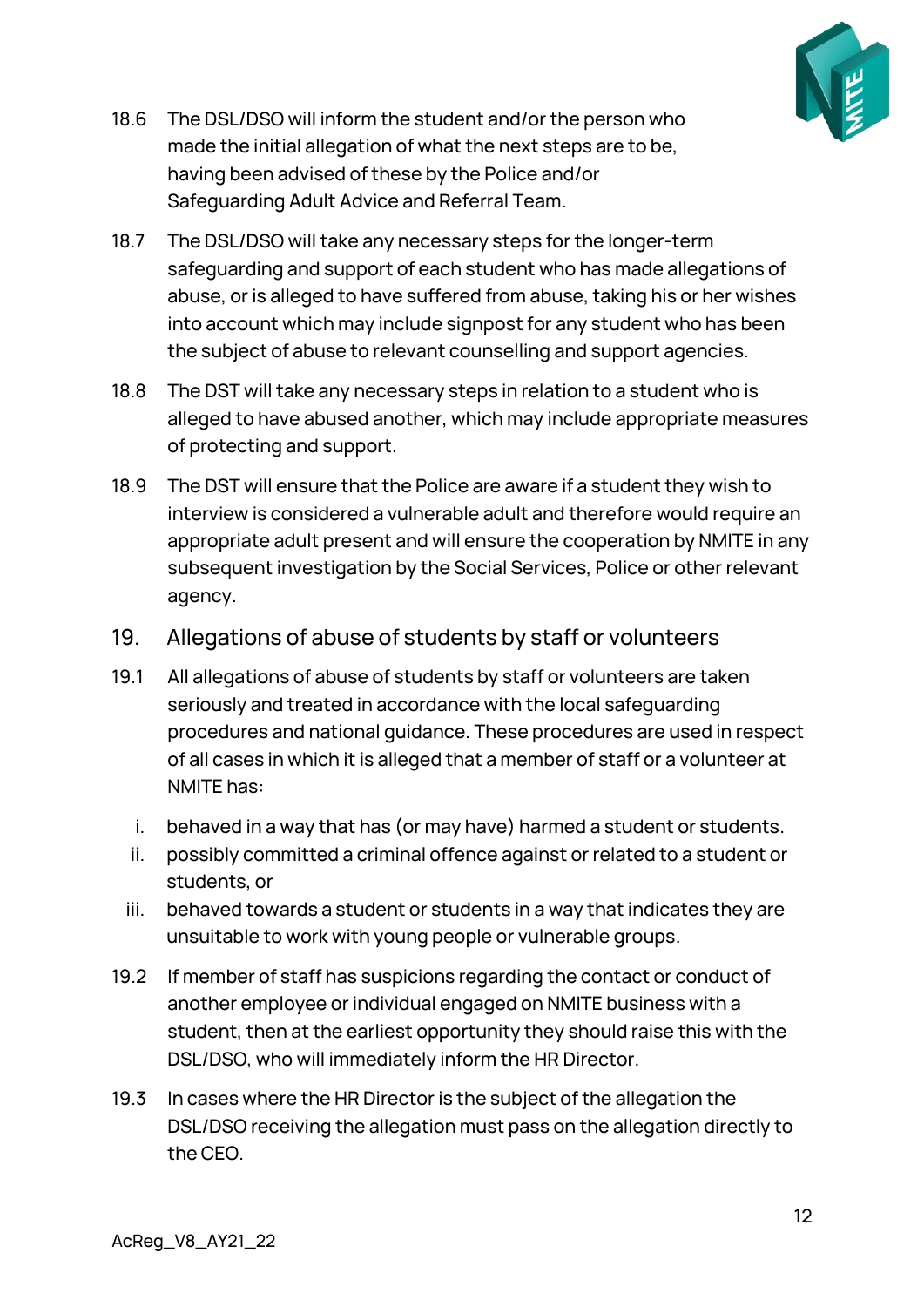

- 19.4 In cases where a member of the DST is the subject of the allegation any staff member receiving the allegation must pass on the allegation directly to the HR Director.
- 19.5 This is in order that any potential risk can be minimised with immediate effect and to allow an investigation into the allegations to take place.
- 19.6 The member of the DST or HR Manager assigned to oversee the allegations will report without delay to the Safeguarding Adults Advice and Referral team.
- 19.7 The Safeguarding Adults Advice and Referral team will advise on three strands in the consideration of an allegation:
	- i. a Police investigation of a possible criminal offence.
	- ii. enquiries and assessment by the Safeguarding Adults Advice and Referral team about whether the student is in need of protection.
	- iii. consideration of disciplinary action in respect of the individual, which includes guidance for suspending a member of staff/volunteer.
- 19.8 The HR Director, if necessary and following advice from the Safeguarding Adults Advice and Referral team, will suspend from duty, pending investigation, any member of staff who is alleged to have abused a student or students.
- 19.9 The HR department will ensure that the person who is the subject of the allegation is informed of the progress of the case and will ensure that every effort is made to maintain confidentiality and guard against unwanted publicity.
- 19.10 NMITE will ensure that any allegation will be followed through, regardless of whether the subject of the allegation chooses to resign or cease to provide their services. NMITE will not enter into compromise agreements (by which the person agrees to resign, the organisation agrees not to pursue disciplinary action and both parties agree a form of words to be used in a reference) in relation to any allegations of abuse.
- 19.11 NMITE will work under the direction of the Safeguarding Adults Advice and Referral Team and engage fully with strategy discussions and information sharing protocols.
- 19.12 If an allegation is substantiated NMITE will ensure that DBS are notified, usually via the Local Authority Designated Officer (LADO).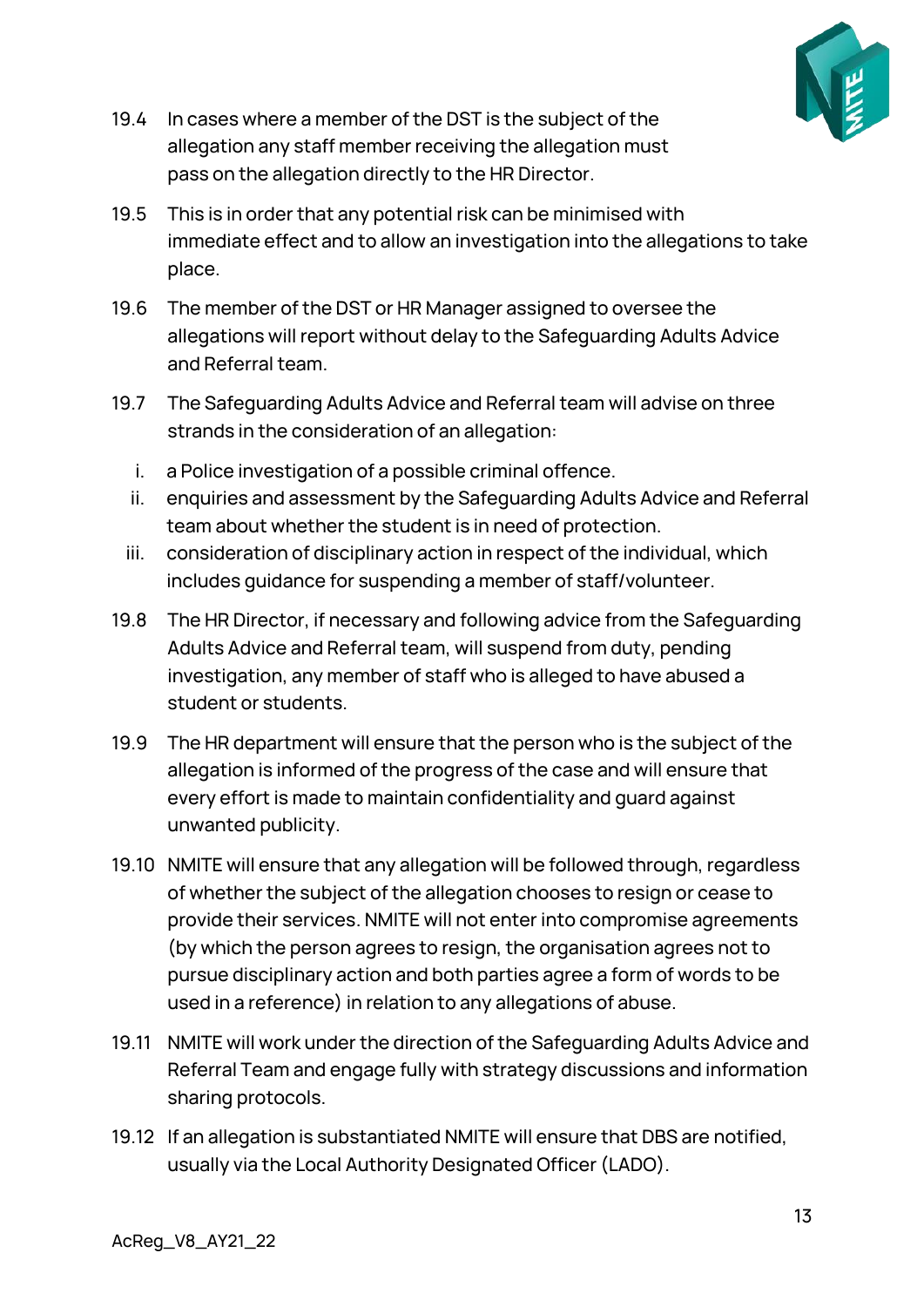

The Local Authority Designated Officer (LADO) for Herefordshire is Terry Pilliner.

Contact details: 01432 261739.

Or

LADO@herefordshire.gov.uk

- <span id="page-13-0"></span>20. Dealing with malicious allegations
- 20.1 If the investigation concludes that the person who has been suspended can return to work or studies, NMITE will consider how best to facilitate this, which will include consideration of supportive measure to deal with stress issues.
- 20.2 If an allegation is determined to be false the Safeguarding Adults Advice and Referral Team may refer the matter to the appropriate team to determine whether the person concerned is in need of services or may have been abused by someone else.
- 20.3 At the conclusion of each case the Safeguarding Panel will consider the lessons of the case and how they should be acted upon.
- <span id="page-13-1"></span>21. Internal case review
- 21.1 In all cases where there has been a requirement to make a report to the Police or referral the LADO or an internal case review will be held. The relevant DSO will provide a full written report to the full DST which will include all activity, decision making rationale and actions as detailed in the Safeguarding Incident Report.
- 21.2 The intended purpose of the case review is to provide a vehicle for reflection, identify good practise provide challenge where required in relation to decision making and to make recommendations for changes to procedure and policy as required.

The outcome and any recommendations will be reported to the Senior Leadership Team.

- <span id="page-13-2"></span>22. Whistleblowing
- 22.1 All staff and volunteers should feel able to raise concerns about poor or unsafe practice and potential failures in the NMITEs Safeguarding Policy or Procedures and know that such concerns will be taken seriously by the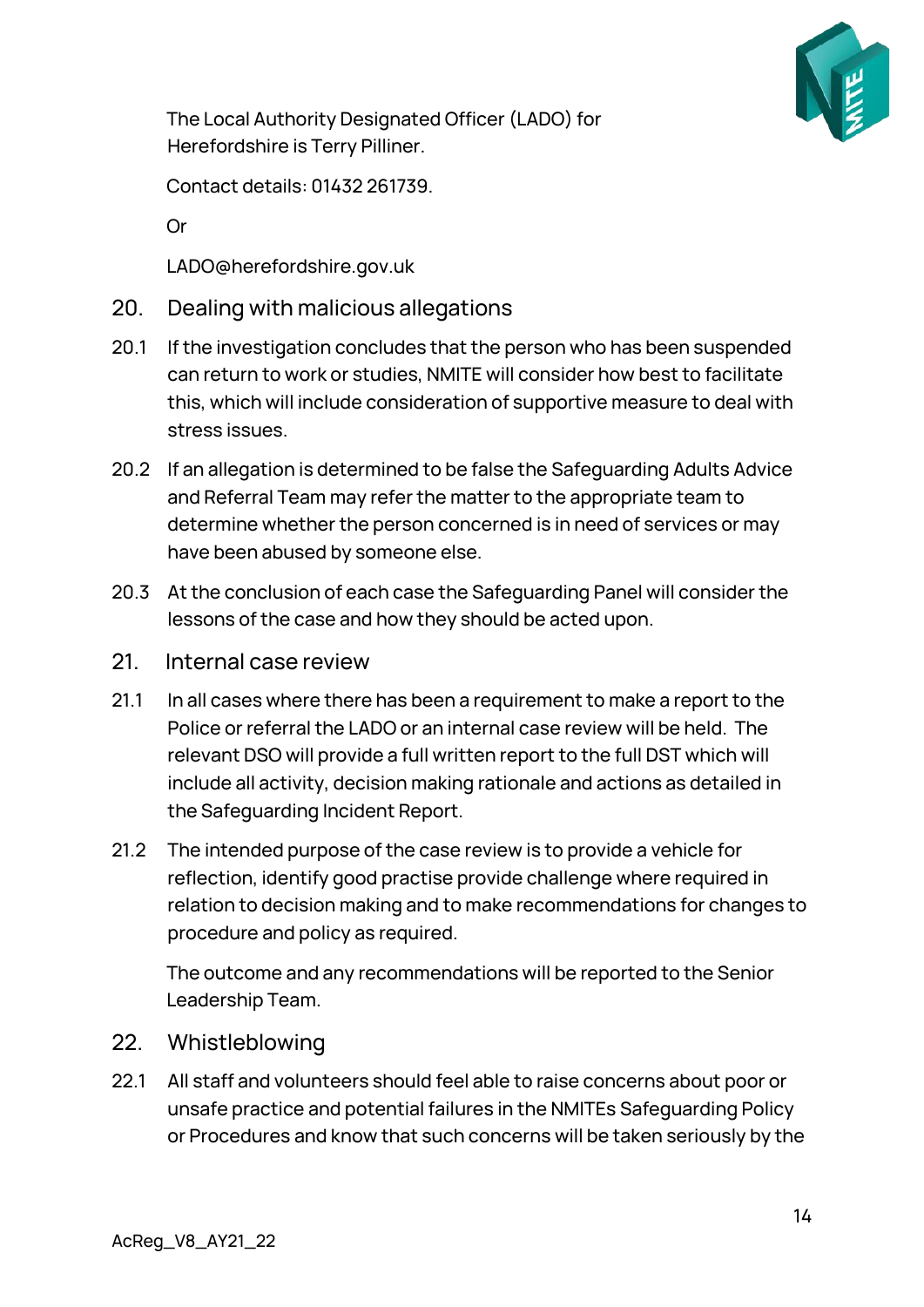

organisation. A Whistleblowing Policy explains the procedure for such concerns to be raised.

22.2 Where a staff member or volunteer feels unable to raise an issue via this procedure or feels that their genuine concerns are not being addressed, they may raise the concern with the Chair of the Board, giving the reasons for dissatisfaction. He/she will respond in writing notifying of his/her acceptance or rejection of the need for further investigation and the reasons for this.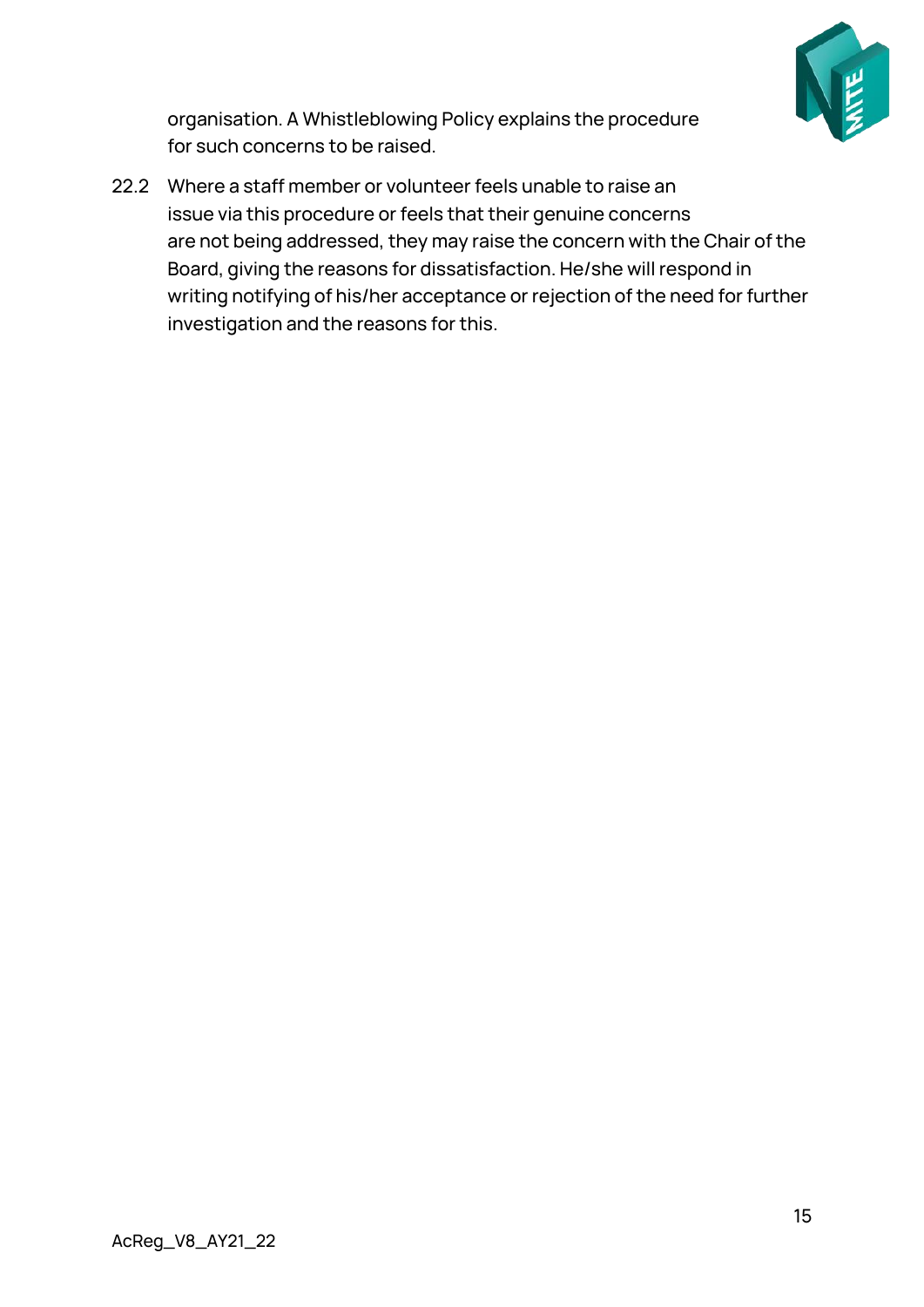

## <span id="page-15-0"></span>Appendix 1 – NMITE Safeguarding Panel

Membership: members of the Safeguarding Panel are selected based on prior experience and expertise in safeguarding. Staff members will not be approved for membership of the panel until they have successfully completed the Management of Safeguarding Training.

HR Director (Chair)

Head of Student Experience

Student Support Manager

Learning and Teaching Lead - Tutoring

Head of Academic Skills and Knowhow Centre

Health, Safety and Facilities Manager

Student Representative

Other colleagues/partners by invitation (as appropriate)

Purpose: is to provide strategic oversight of NMITE's safeguarding activities, ensuring that the policies, procedures, and risk management demonstrate best practice.

Scope: is inclusive of all members of the NMITE community studying within its education programme(s) and experiential learning through outreach activities.

The Safeguarding Panel has the following responsibilities:

- i. The provision of guidance and support relating to safeguarding at NMITE,
- ii. To ensure the effective support of staff and volunteers via training and information,
- iii. The development, review, update, and dissemination of the safeguarding policy associated procedures,
- iv. To respond to changes in legislation, regulation, and guidance from appropriate external agencies,
- v. Liaison with external agencies as appropriate,
- vi. To ensure highest levels of confidentiality while ensuring that information is shared as necessary to safeguard individuals and NMITE's compliance with legislation, regulation, relevant guidance and NMITE's reputation.

Frequency of meetings: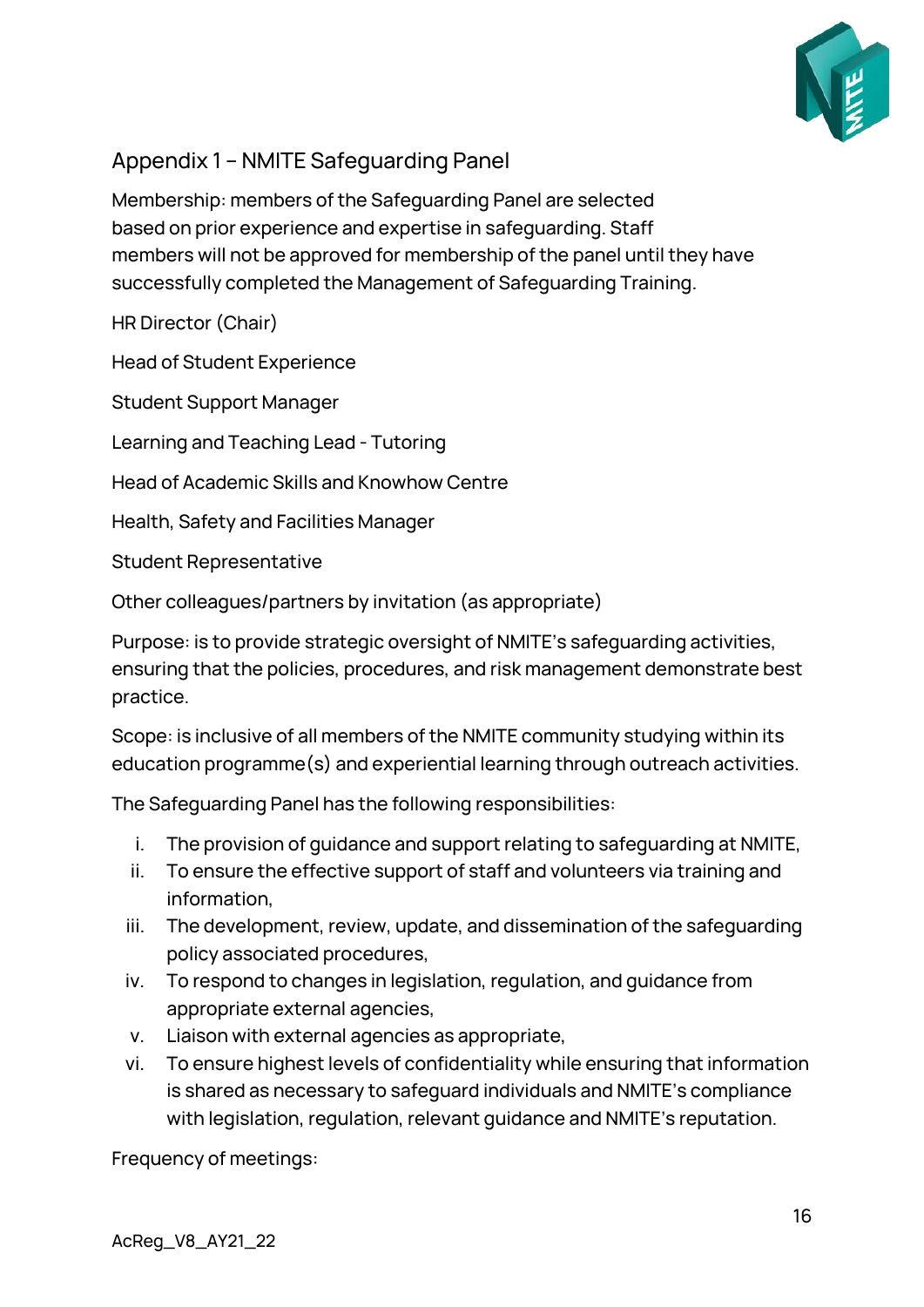

The Safeguarding Panel will normally meet on a quarterly basis, with extraordinary meetings being called as necessary to ensure NMITE can provide the most timely and appropriate responses to identified concerns.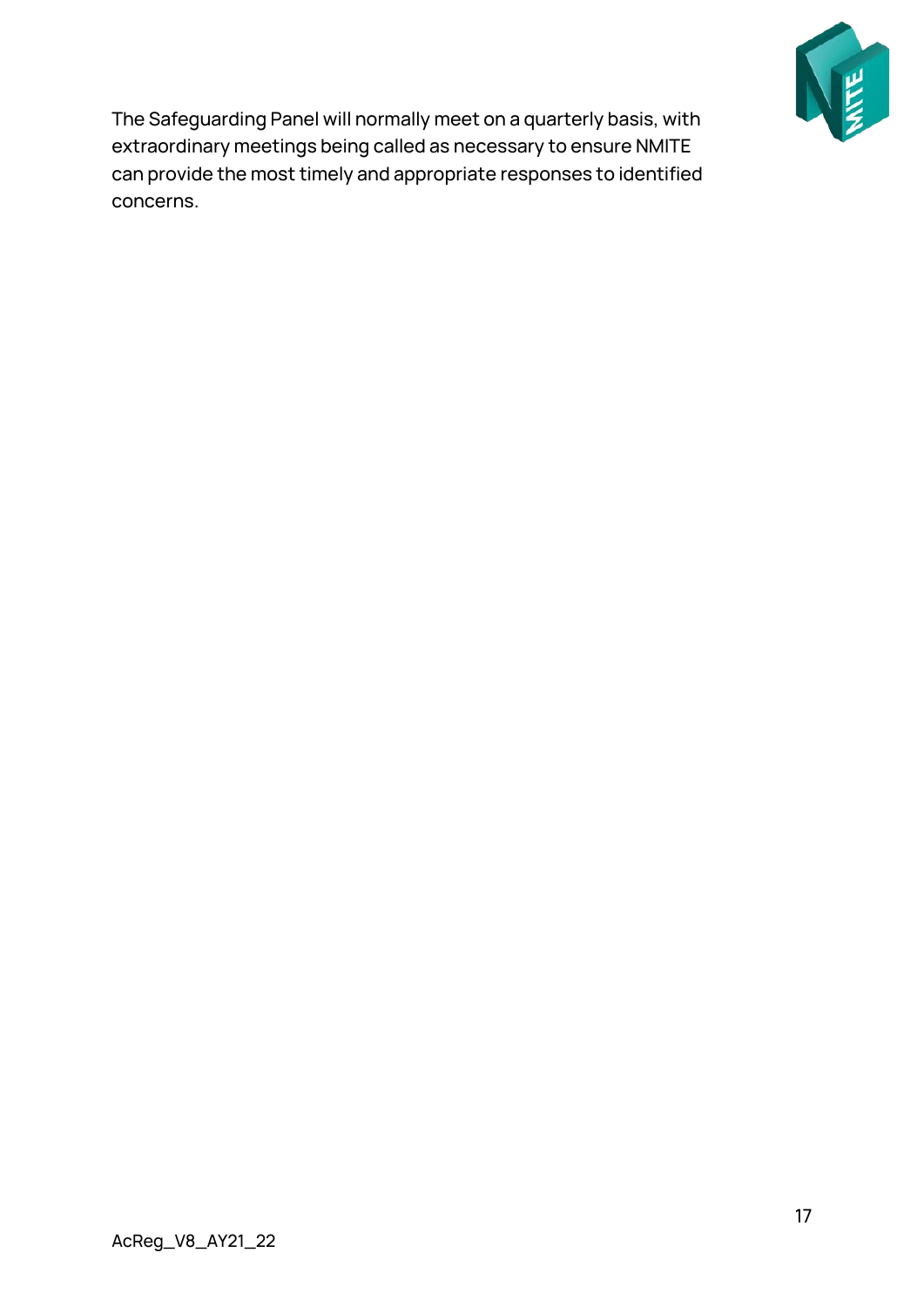

#### <span id="page-17-0"></span>Appendix 2 – Types of abuse

The main forms of abuse are defined as follows:

Physical abuse - including hitting, slapping, pushing, kicking, misuse of medication, restraint, or inappropriate sanctions

Psychological and Emotional abuse - including emotional abuse, threats of harm or abandonment, deprivation of contact, humiliation, blaming, controlling, intimidation, coercion, harassment, verbal abuse, isolation or withdrawal from services or supportive networks

Financial and Material abuse - including theft, fraud, exploitation, pressure in connection with wills, property or inheritance or financial transactions, or the misuse or misappropriation of property, possessions, or benefits.

Sexual abuse - including rape and sexual assault or sexual acts to which the Vulnerable Adult has not consented or could not consent or was pressured into consenting.

Neglect and Omission - including ignoring medical or physical care needs, failure to provide access to appropriate health, social care or educational services, the withholding of the necessities of life, such as medication, adequate nutrition, and heating.

Discriminatory abuse - including abuse based on a person's race, sex, disability, faith, sexual orientation, or age, other forms of harassment, slurs or similar treatment or hate crime/hate incident.

Domestic Abuse – an incident of controlling, coercive or threatening behaviour, violence or abuse between people that are or have been intimate partners or family members. This is regardless of gender or sexuality.

Self-Neglect - This covers a wide range of behavior neglecting to care for one's personal hygiene, health or surroundings and includes behavior such as hoarding.

Sexual Exploitation – Sexual exploitation is a form of sexual abuse where individuals are sexually exploited for money, power, or status. It can involve violent, humiliating and degrading sexual assaults. In some cases, individuals are persuaded or forced into exchanging sexual activity for money, drugs, gifts, affection, or status. Sexual exploitation does not always involve physical contact and can happen online.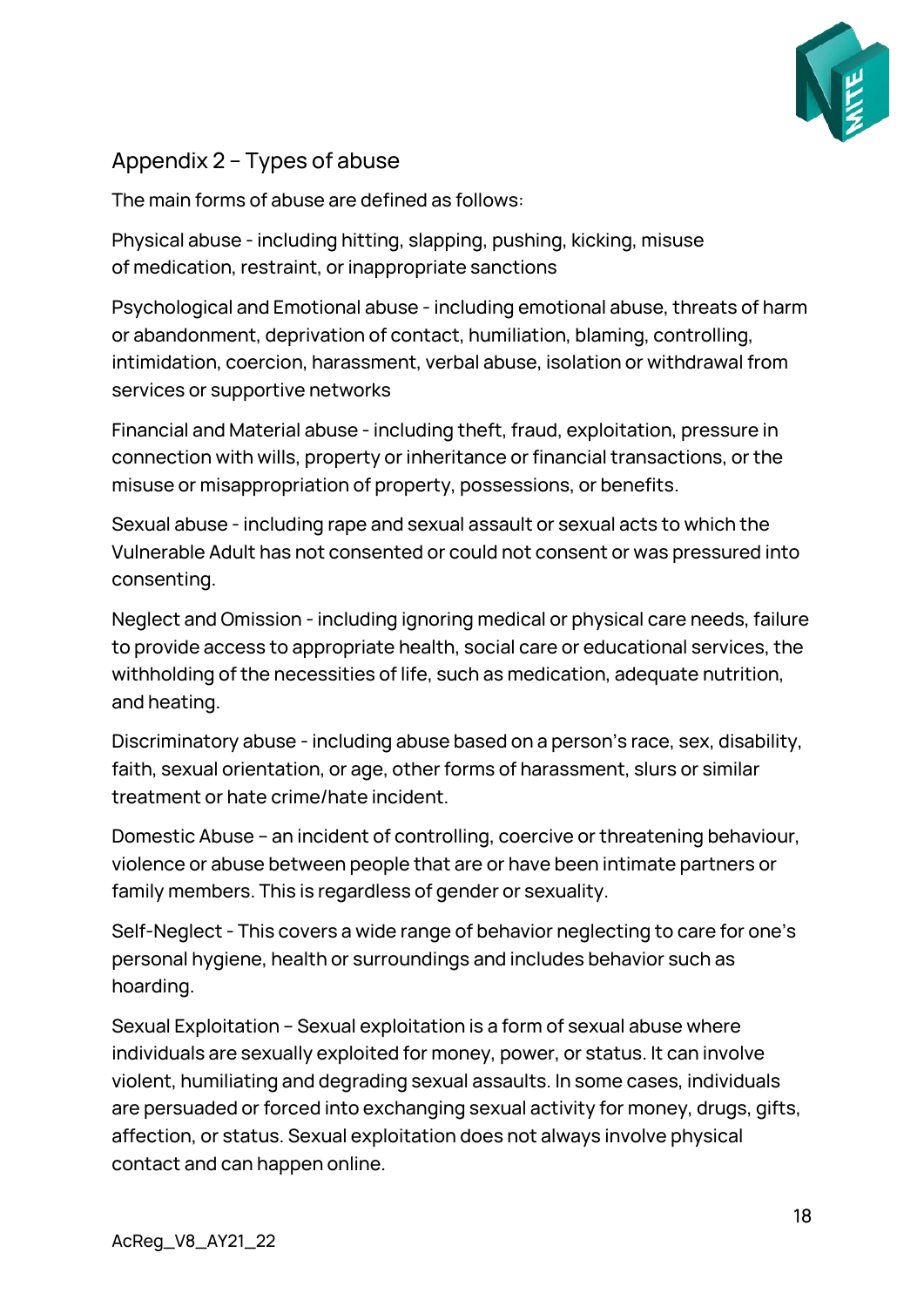

Modern Slavery – this encompasses slavery, servitude, forced and compulsory labour and human trafficking. Traffickers and slave drivers coerce, deceive and force individuals against their will into a life of abuse, servitude, and inhumane treatment.

Organisational – Neglect and poor professional practice. This may take the form of isolated incidents of poor or unsatisfactory professional practice, at one end of the spectrum, through to pervasive ill treatment or gross misconduct at the other. Repeated instances of poor care may be an indication of more serious problems.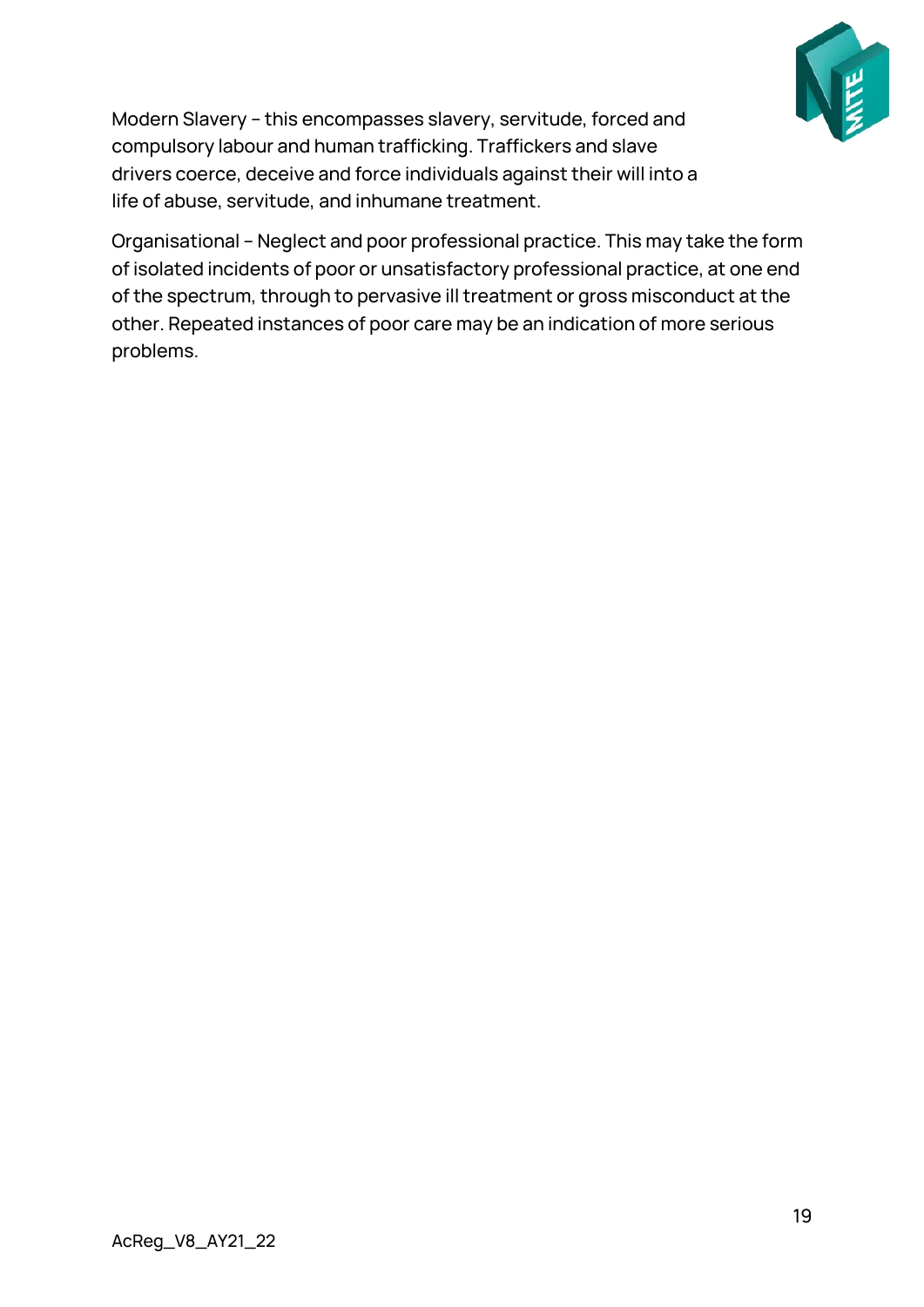

## <span id="page-19-0"></span>Appendix 3 – Safeguarding Incident Report

| <b>Student Name:</b>                                                                                                              |           |                         | DofB:                                            |  |  |  |  |  |
|-----------------------------------------------------------------------------------------------------------------------------------|-----------|-------------------------|--------------------------------------------------|--|--|--|--|--|
| <b>NMITE</b> address:                                                                                                             |           |                         |                                                  |  |  |  |  |  |
| Person reporting incident                                                                                                         |           |                         |                                                  |  |  |  |  |  |
| Name:                                                                                                                             | Position: | <b>Contact Details:</b> | Date and time of<br>incident (if<br>applicable): |  |  |  |  |  |
|                                                                                                                                   |           |                         |                                                  |  |  |  |  |  |
| Reason for reporting a concern.                                                                                                   |           |                         |                                                  |  |  |  |  |  |
|                                                                                                                                   |           |                         |                                                  |  |  |  |  |  |
|                                                                                                                                   |           |                         |                                                  |  |  |  |  |  |
|                                                                                                                                   |           |                         |                                                  |  |  |  |  |  |
|                                                                                                                                   |           |                         |                                                  |  |  |  |  |  |
|                                                                                                                                   |           |                         |                                                  |  |  |  |  |  |
| Is this person or any other person at risk of harm / at risk of harming others / at risk of<br>involvement in extremist activity? |           |                         |                                                  |  |  |  |  |  |
|                                                                                                                                   |           |                         |                                                  |  |  |  |  |  |
| DSL/DSO receiving the report:                                                                                                     |           |                         |                                                  |  |  |  |  |  |
| Other staff involved:                                                                                                             |           |                         |                                                  |  |  |  |  |  |
| Internal Information Sharing - student consent to share? YES/NO                                                                   |           |                         |                                                  |  |  |  |  |  |
| Who                                                                                                                               | Date      | <b>Time</b>             | Method                                           |  |  |  |  |  |
| <b>DS Team</b>                                                                                                                    |           |                         |                                                  |  |  |  |  |  |
| <b>Personal Tutor</b>                                                                                                             |           |                         |                                                  |  |  |  |  |  |
| <b>SLT</b>                                                                                                                        |           |                         |                                                  |  |  |  |  |  |
| <b>Human Resources</b>                                                                                                            |           |                         |                                                  |  |  |  |  |  |
| Other - please specify                                                                                                            |           |                         |                                                  |  |  |  |  |  |
|                                                                                                                                   |           |                         |                                                  |  |  |  |  |  |
|                                                                                                                                   |           |                         |                                                  |  |  |  |  |  |
|                                                                                                                                   |           |                         |                                                  |  |  |  |  |  |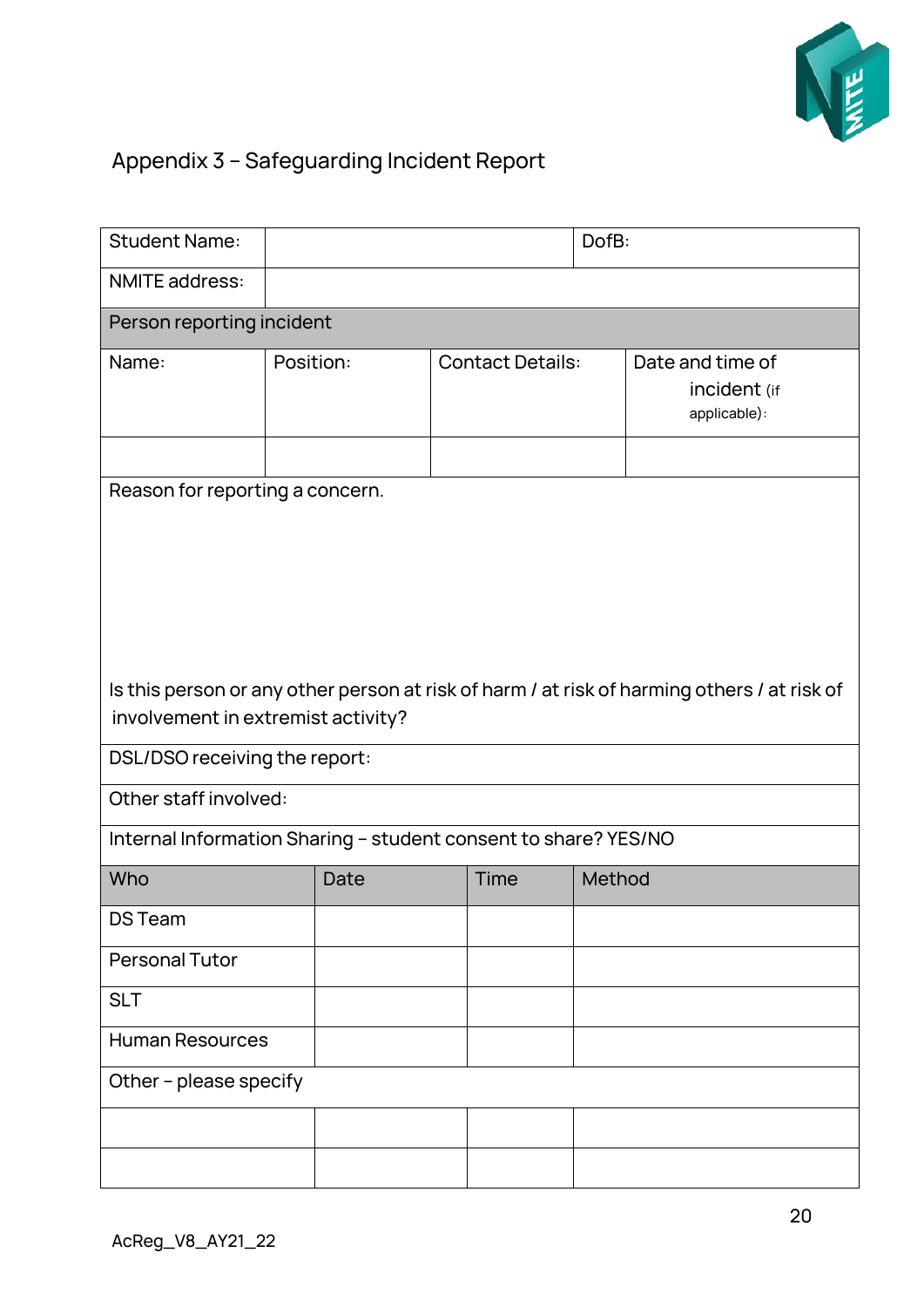

| External Information Sharing - student consent to share? YES/NO                                                                       |       |             |        |  |  |  |  |
|---------------------------------------------------------------------------------------------------------------------------------------|-------|-------------|--------|--|--|--|--|
| Who                                                                                                                                   | Date  | <b>Time</b> | Method |  |  |  |  |
| <b>Social Services</b>                                                                                                                |       |             |        |  |  |  |  |
| Police                                                                                                                                |       |             |        |  |  |  |  |
| <b>Medical Services</b>                                                                                                               |       |             |        |  |  |  |  |
| <b>LADO</b>                                                                                                                           |       |             |        |  |  |  |  |
| Parents/Guardians                                                                                                                     |       |             |        |  |  |  |  |
| Other - please specify                                                                                                                |       |             |        |  |  |  |  |
|                                                                                                                                       |       |             |        |  |  |  |  |
|                                                                                                                                       |       |             |        |  |  |  |  |
| Initial Information/Contact report                                                                                                    |       |             |        |  |  |  |  |
| (Include details of the incident or concerns, including times, dates, description of<br>any injuries, alleged perpetrator, witnesses) |       |             |        |  |  |  |  |
|                                                                                                                                       |       |             |        |  |  |  |  |
| Action                                                                                                                                |       |             |        |  |  |  |  |
| Staff:                                                                                                                                | Date: |             |        |  |  |  |  |
| Update/Action                                                                                                                         |       |             |        |  |  |  |  |
| Staff:                                                                                                                                | Date: |             |        |  |  |  |  |
| Update/Action                                                                                                                         |       |             |        |  |  |  |  |
| Staff:                                                                                                                                | Date: |             |        |  |  |  |  |